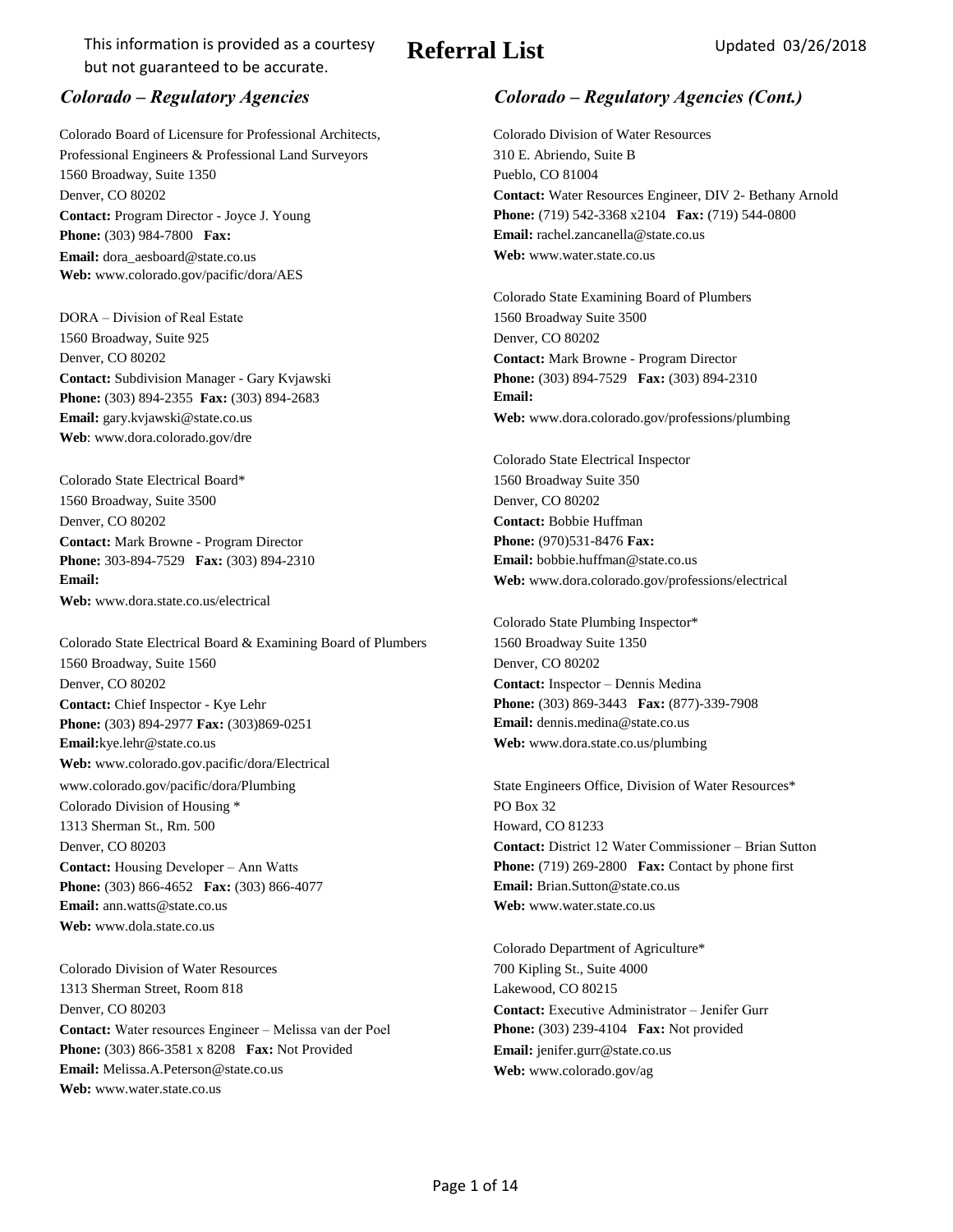# **Referral List** Updated 03/26/2018

Cañon City, CO 81212 8100 Lowry Blvd **Contact:** District Forester - John Grieve Denver, CO 80230-6928 **[Email:](mailto:jgrieve@colostate.edu)** [john.grieve@colostate.edu](mailto:jgrieve@colostate.edu) **Website:** [www.fs.usda.gov](http://www.csfs.colorastate.edu/pages/canyoncitydist.html) **Email:** cdphe.lab@state.co.us **Phone:** (719)275-68652 **Fax:** (719) 275-6853

Forest Service, San Carlos Ranger District, San Isabel/N.F. 3028 E. Main St Colorado Department of Public Health & Environment, Canon City, CO 81212 Laboratory Services Division **Contact:** Recreation, Lands & Minerals Staff- John Baumchen 8100 Lowry Blvd **Phone:** (719) 269-8702 Fax: (719) 269-8719 Denver, CO 80230-6928 **Email:** jbaumchen@fs.fed.us **Contact:** Emily Travanty, PhD - Scientific Director

Colorado Department of Labor & Employment\* **Email:** emily.travanty@state.co.us Public Safety – Amusement Rides **Web**: www.colorado.gov/pacific/cdphe/lab 633 17<sup>th</sup> St., Suite 500 **Contact: Scott Narreau - Program Manager Consumer Protection Division Phone:** (303) 318-8495 **Fax**: (303) 318-8534 4300 Cherry Creek Dr. South **Email:** scott.narreau@state.co.us Denver, CO 80246-1530 **Web:** www.colorado.gov/pacific/ops **Contact:** EPS III - Kent Kuster

Colorado Division of Oil & Public Safety\* **Email:** kent.kuster@state.co.us 633 17th Street Suite 500 **Web:** Not provided Denver, CO 80202 **Contact:** Bill Hickman - Program Technical Specialist Colorado Department of Public Health & Environment **Phone:** (303) 318-8505 **Fax:** Not provided Epidemiology Division **Email:** bill.hickman @state.co.us 4300 Cherry Creek Dr. South Web: www.colorado.gov/pacific/ops/TankCompliance Denver, CO 80246-1530

## *Colorado Department of Public Health* **Phone:** (303) 691-4079 **Fax:** (303) 782-0904

Colorado Department of Public Health & Environment,\* **Email:** rachel.herlihy@state.co.us Air Pollution Control Division **[Web:](http://www.dphe.state.co.us/)** [www.dphe.state.co.us](http://www.dphe.state.co.us/) 4300 Cherry Creek Dr. South Denver, CO 80246 Colorado State Board of Licensure for Architects, **Phone:** (303) 692-3127 **Fax:** (303) 782-5493 Department of Regulatory Agencies **Email:** jim.dileo@state.co.us 1560 Broadway, Suite 110 **Web**: www.cdphe.state.co.us Denver CO, 80202

Colorado Department of Public Health & Environment, **Phone: (**303) 894-7800 **Fax:** (303) 894-7693 4300 Cherry Creek Dr. South, APCD-SS-B1 Denver, CO 80246-1530 **Contact:** Transportation Planner – Paul Lee **Phone:** (303) 692-3127 **Fax:** Not provided **Email:** paul.lee@state.co.us **Web:** www.colorado.gov/cdphe/apcd

## *Colorado – Regulatory Agencies (Cont.) Colorado Department of Public Health (Cont.)*

Colorado State Forest Service Colorado Department of Public Health & Environment, 515 McDaniel Blvd. Laboratory Services Division - Chemistry Program **Contact:** David Butcher **Web**: www.coloradostatelab.us **Phone:** (303) 692-3090 **Fax:**(303) 344-9989

**Phone:** (303) 692-3097 **Fax:** (303) 344-3008

Denver, CO 80202-3660 Colorado Department of Public Health & Environment, **Phone:** (303) 692-3662 **Fax:** (303) 691-7703

**Contact:** Director – Rachel Herlihy

**Contact: NEPA Coordinator – Jim DiLeo Professional Engineers and Professional Land Surveyors Contact:** Program Director-Joyce J. Young Air Pollution Control Division **New Air Pollution Control Division** Web: www.colorado.gov/dora/licensing/lookup/downloadroster.aspx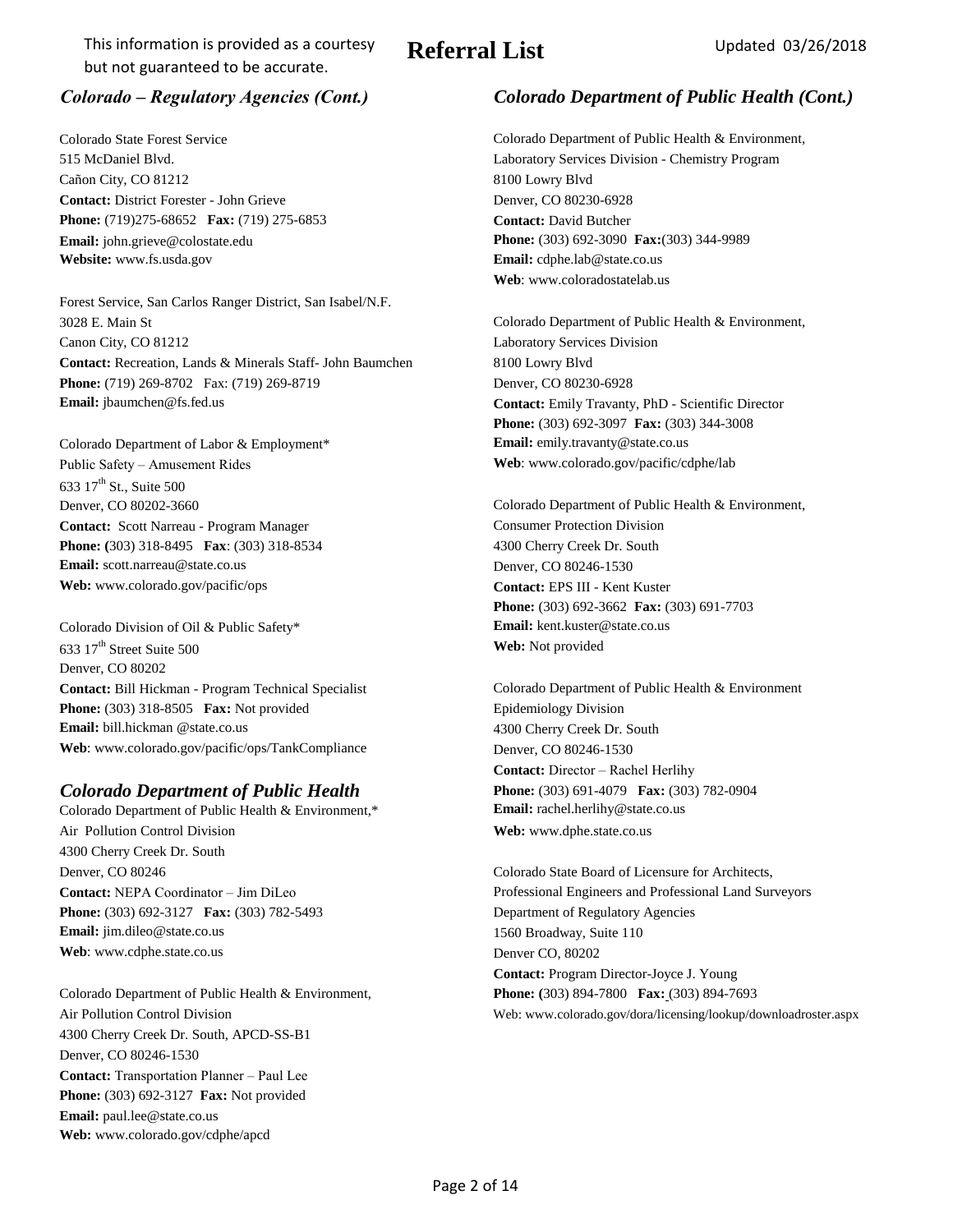# **Referral List** Updated 03/26/2018

Colorado Department of Public Health & Environment, \* Colorado Department of Public Health & Environment, Hazardous Materials & Waste Management Division, Water Quality Control\* Solid Waste Unit **4300 Cherry Creek Dr. South** 4300 Cherry Creek Dr. South, HMWMD-B2 Denver, CO 80246-1530 Denver, CO 80246-1530 **Contact:** Engineering Section Manager- Bret Icenogle **Contact:** Eric K. Jacobs **Phone:** (303) 692-3178 **Fax:** (303) 782-0309

**Phone:** (303) 692-3430 **Fax:** (303) 759-5355 **Email:** bret.icenogle@state.co.us **Web:** www.cdphe.state.co.us/hm/ **Web:** www.cdphe.state.co.us

Medical Marijuana Registry 4300 Cherry Creek Dr., South Colorado Division of Reclamation, Mining & Safety Denver, CO 80246-1530 2nd Street, Building 25 PO Box 25367 **Contact:** Denver, CO 80225 **Phone:** (303) 692-2184 **Fax:** Not provided Contact: Supervisor - Shane Julien **Email:** Not provided **Phone:** (303)231-5502 **Fax:** (303) 231-5468 **Web**: https://www.colorado.gov/pacific/cdphe/medicalmarijuana **Email:** julien.shane@dol.gove

Colorado Department of Public Health & Environment, Radiation Management Unit **Colorado Parks and Wildlife** 4300 Cherry Creek Dr. S. 7405 U.S. Highway 50 Denver, CO 80246 Salida, CO 81201 Contact: Inspection Licensing Lead - Phillip **Contact:** Area Wildlife Manager – James L. Aragon **Phone:** (303) 692-3402 **Fax** (303) 691-7841 **Phone:** (719) 530-5522 **Fax:** (719) 530-5554 **Email**: phillip.perterson@state.co.us **Email:** jimb.aragon@state.co.us

Colorado Department of Public Health & Environment,\* Colorado Parks and Wildlife Stormwater & Statewide Permits Unit 329 Riverview Court 4300 Cherry Creek Dr. South Cañon City, CO 81212 Denver, CO 80246-1530 **Contact:**Game Warden – Bob Carochi **Contact:** Stormwter/Statewide Permits Unit Manager – Gary Beers **Phone:** (719) 276-8844 **Fax:** (719) 276-2319 Phone: (303) 692-3524 **Fax:** Not provided **Email:** bob.carochi@state.co.us **Email:** gary.beers@state.co.us **Web:** www.wildlife.state.co.us **Web:** www.cdphe.state.co.us

Colorado Department of Public Health & Environment,\* 1801 19th St Water Quality Control Golden, CO 80401 4718 North Elizabeth St., Suite B **Contact:** Program Assistant - Debbie Cockburn Pueblo, CO 81008-2054 **Phone:** (303) 384-2674 **Fax:** Not provided **Contact:** Southeast Regional Office – Gary A. Soldano **Email:** dcockburn@mines.edu **Phone:** (719) 545-4650 **Fax:** (719) 543-8441 **Website:** coloradogeologicalsurvey.org **Email:** gary.soldano@state.co.us **Web:** www.cdphe.state.co.us Colorado Oil and Gas Conservation Commission\*

### *Colorado Department of Public Health (Cont.) Colorado Department of Public Health (Cont.)*

### Colorado Department of Public Health & Environment,\* *Colorado Department of Natural Resources*

Web: www.msha.gov

**Web:** www.cpw.state.co.us

Colorado Geological Survey

1120 Lincoln St., Rm 801 Denver, CO 80203 **Contact:** Engineering Manager – David Neslin **Phone:** (303) 894-2100 **Fax:** (303) 894-2109 **Email:** DNR.EDOassist@state.co.us **Web:** www.oil-gas.state.co.us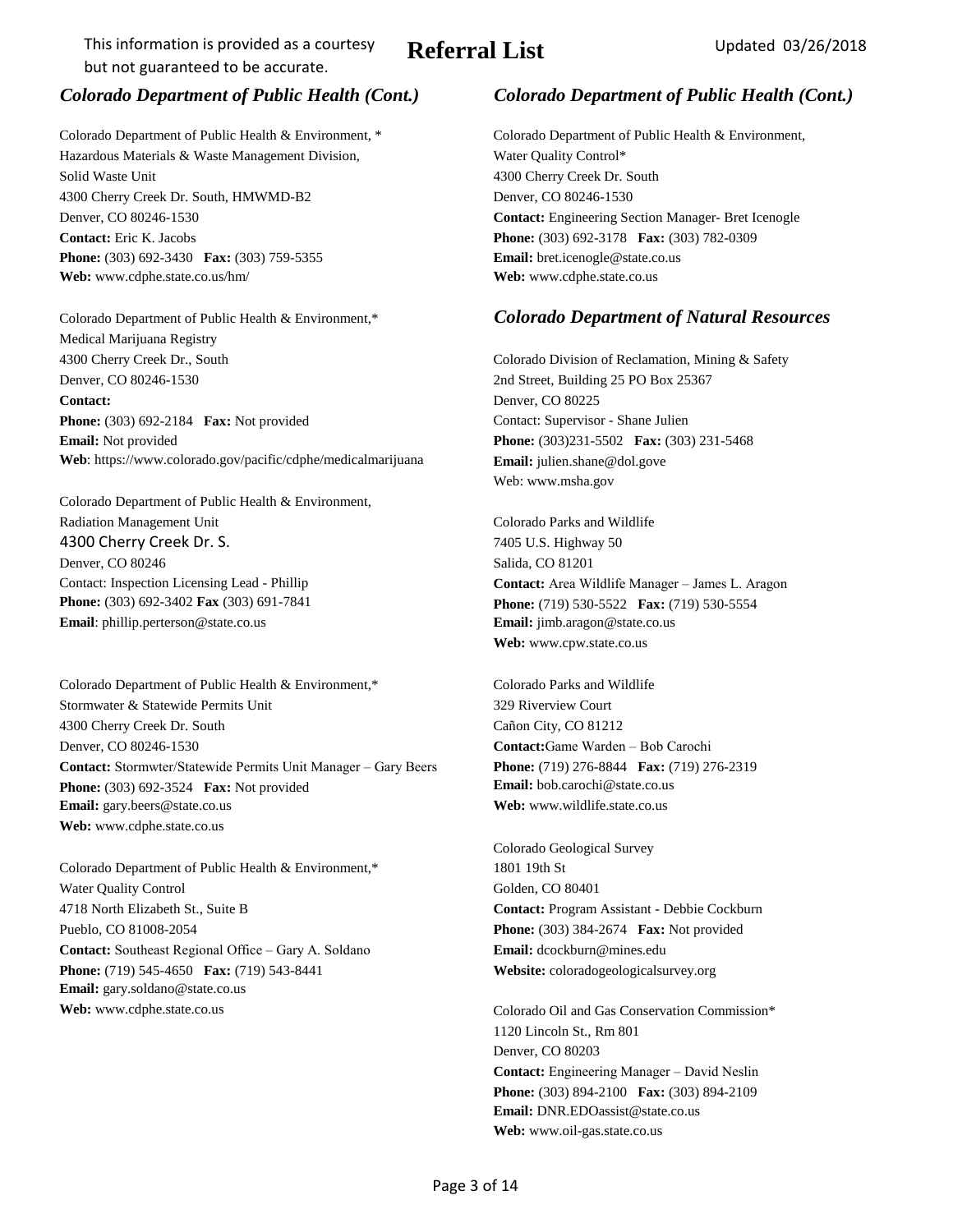# *Colorado Department of Natural Resources (Cont.) Colorado Division of Local Affairs*

Colorado Water Conservation Board\* DOLA, Division of Local Government 1313 Sherman St., Rm. 721 1313 Sherman St., Rm. 521 Denver, CO 80203 Denver, CO 80203 **Contact:** Floodplain Mapping Coordinator – Thuy Patton **Contact:** Senior Planner - Anne Miller **Phone:** (303) 866-3441 x 3230 **Fax:** (303) 866-4474 **Phone:** (303) 864-7726 **Fax:** (303) 864-7759 **Email:** thuy.patton@state.co.us **Email**: anne.miller@state.co.us **Web:** www.cweb.state.co.us **Web: Web:** www.colorado.gov/dola

Colorado State Land Board\* DOLA, Division of Local Government\* 600 Grant St., Suite 640 1313 Sherman St., Rm 521 Denver, CO 80203 Denver, CO 80203 **Contact:** Front Range District Manager – David Rodenberg **Contact:** Sustainability Coordinator – Andy Hill **Phone:** (303) 861-3702 **Fax:** Not provided **Phone:** (303) 866-3785 **Fax:** (303) 866-4819 **Email:** david.rodenberg@state.co.us **Email:** andy.hill@state.co.us **Email:** andy.hill@state.co.us **Web:** www.trustlands.state.co.us **Web:** www.dola.colorado.gov/sustainability

Colorado State Board of Land Commissioners DOLA, Division of Local Government\* 1127 Sherman St. Ste 300 1313 Sherman St., Rm 521 Denver, CO 80203 Denver, CO 80203 **Contact:** Real Estate Division Manager **Contact: Planning Specialist – Tareq Wafaie Email:** Email: **Email: Email:** tareq.wafaie@state.co.us **Web:** www.colorado.gov/statelandboard **Web:** www.dola.colorado.gov

# **Colorado Department of Transportation** State Demography Office\*

Colorado Department of Transportation \* Denver, CO 80203 Region 2 Traffic & Safety **Contact:** State Demographer – Elizabeth Garner 905 Erie Ave. 905 Erie Ave. **Phone:** (303) 866-2156 **Fax:** (303) 866-2660 Pueblo, CO 8 Pueblo, CO 81001 **Email:** Elizabeth.garner@state.co.us **Contact:** Utility Permit Coordinator/Inspector– Mark Nusskern **Web:** www.dola.colorado.gov/dlg/demog/index.html **Phone:** (719) 546-5433 **Fax:** Not provided **Email:** mark.nusskern@dot.state.co.us *Colorado Miscellaneous* **Web:** www.dot.state.co.us

Colorado Department of Transportation\* 307 W. Sackett Ave. PO Box 536 PO Box 536 Salida, CO 81201 Pueblo, CO 81001 Pueblo, CO 81001 **Contact:** Robert White - DM II **Contact:** Region 2 Utility Engineer – Joe Trevizo **Phone:** (719) 539-7289 **Fax:** (719) 539-3771 **Phone:** (719) 251-7803 **Fax:** 719-546-5743 **Email:** rob.white@state.co.us **Email:** joe.trevizo@state.co.us **Web**: www.cdw.state.co.us **Web:** www.dot.state.co

Colorado Department of Transportation 2862 S. Circle Dr. 905 N. Erie PO Box 536 Colorado Springs, CO 80906 Pueblo, CO 81002 **Contact:** Architect I – Richard K. Gordon **Contact:** Access Manager – Valerie Sword **Phone:** (719) 226-4125 **Fax:** (719) 226-4605 **Phone:** (719) 546-5407 **Fax:** (719) 562-5523 **Email:** richard.gordon@doc.state.co.us **Email:** Valerie.sword@dot.state.co.us **Web:** Not provided **Web:** www.cdot.gov

**Phone:** (303) 866-3454 **Fax:** Not provided **Phone:** (303) 866-3947 **Fax:** (303) 866-4819

1313 Sherman St., Rm 521

Arkansas Headwaters Recreation Area

Colorado Department of Corrections\*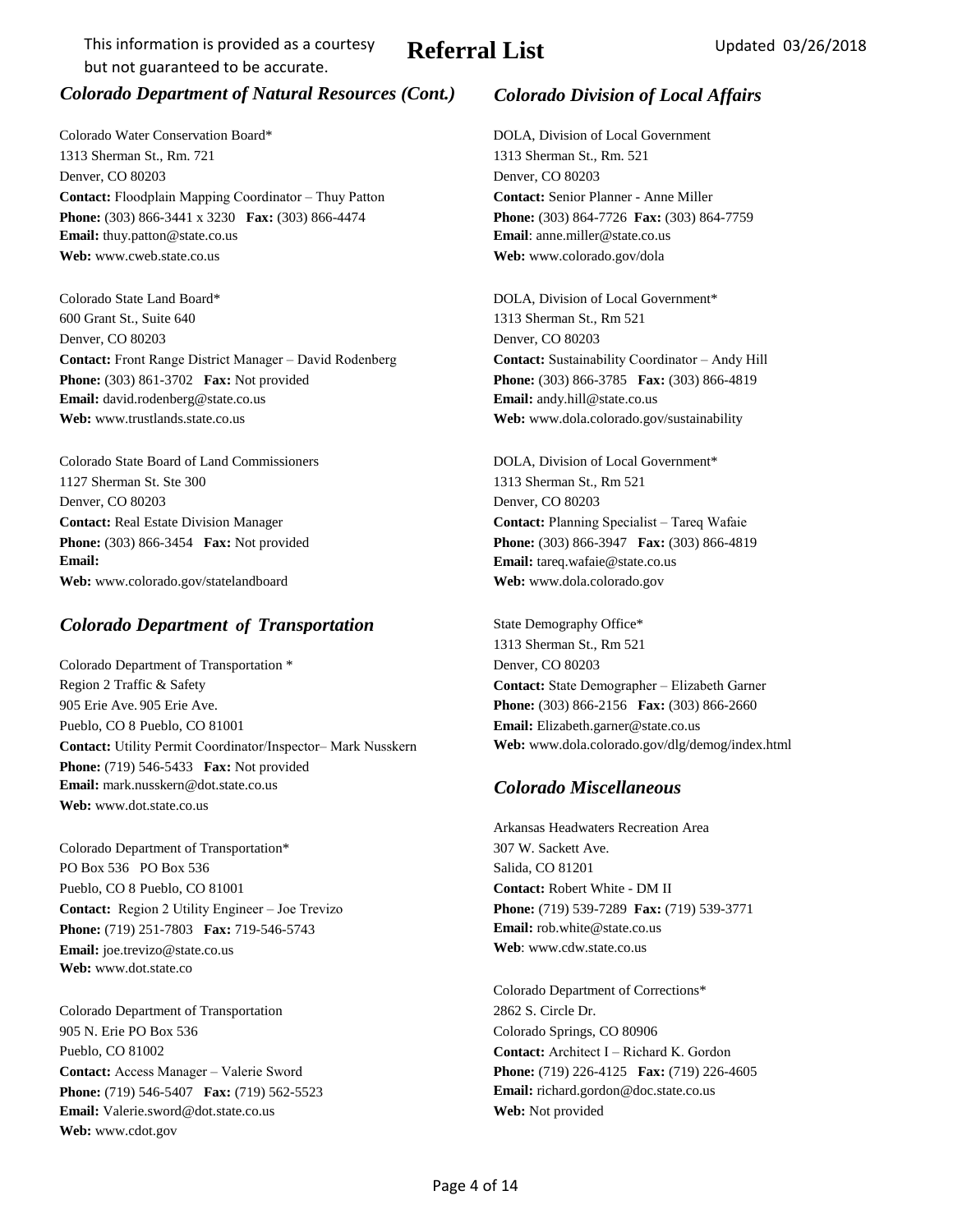# Referral List Updated 03/26/2018

## *Colorado Miscellaneous (Cont.) Ditch Companies (Cont.)*

Colorado Department of Human Services Cañon City & Oil Creek Ditch Company Division of Child Care & Learning 1514 Vine St. 1575 Sherman St., 1<sup>st</sup> Floor Cañon City, CO 81212 **Contact:** Director – Erin Mewhinney **Phone:** (719) 275-3727 **Fax:** Not provided **Phone:** (303) 866-5948 Fax: (303) 866-4453 **Email:** geoturner220@gmail.com

Colorado Division of Oil and Public Safety\* 633 17<sup>th</sup> St., Suite 500 Denver, CO 80202-3660 Cañon Heights Irrigation and Reservoir Company **Contact:** Technical Specialist - Bill Hickman or O'Deana Wilson PO Box 1456 **Phone:** (303) 378-5090 or 318-8505 **Fax:** (303) 318-8488 Cañon City, CO 81215-1456 **Email:** bill.hickman@state.co.us or O'Deana.Wilson@state.co.us **Contact:** Vice President – Mike Gaylord **Web:** www.colorado.gov/cdle/ops **Phone:** (719) 429-8130 **Fax:** Not provided

Office of Archaeology & Historic Preservation History\* **Web:** Not provided Colorado (Colorado Historical Society) 1200 Broadway **DeWeese Dye Ditch & Reservoir Company** DeWeese Dye Ditch & Reservoir Company Denver, CO 80203 PO Box 759 **Contact:** Intergovernmental Services Director – Dan W. Corson Cañon City, CO 81212 **Phone:** (303) 866-2673 **Fax:** (303) 866-2711 **Contact: Annette Ortega - Secretary/Treasurer Email:** dan.corson@state.co.us **Phone:** (719) 275-8495 **Fax:** Not provided **Web:** www.coloradohistory.org **Email:** deweeseditch@hotmail.com

### *Ditch Companies*

Beaver Park Water, Inc. \* PO Box 71 PO Box 286 Florence, CO 81226-0071 Penrose, CO 81240 **Contact: Secretary/Treasurer- Debra McBeth Contact:** Superintendent – Tom Lilze **Phone:** (719) 784-6557 **Fax:** Not provided **Phone:** (719) 372-3664 **Fax:** (719) 372-1004 **Email:** tlilze@beaverparkwater.net Fruitland Water Company Web: www.beaverparkwater.blogspot.com PO Box 871

Cañon City Hydraulic & Irrigating Ditch Company\* **Contact:** President – Sharon Whitney 3175 Grandview Ave. **Phone:** (719) 557-9320 **Fax:** (719)315-2147 Cañon City, CO 81212 **Email:** skw58@hotmail.com **Contact:** President – Mannie Colon **Phone:** (719) 275-6359 **Fax:** (719) 240-6359 Grandview Irrigation Ditch Company \* **Email:** m.colon@bresnan.net 3175 Grandview Ave. **Web:** Not provided Cañon City, CO 81212

Denver, CO 80203-1714 **Contact:** Geo. R. Turner - Secretary/Treasurer Web: www.colorado.gov/cdhs/childcare **Contact: Secretary/Treasurer – George Turner Phone:** (719) 269-3962 **Cell:** (719)429-9882 **Email:** dougkoehnol@gmail.com Web: Not provided

**Email:** chirc.sec@gmail.com

**Web:** deweeseditch.com

Fremont County Irrigating Ditch Company

Cañon City, CO 81212

**Contact:** President – Mannie Colon **Phone:** (719) 275-6359 **Fax:** (719) 275-6612 **Email:** Not provided **Web:** Not provided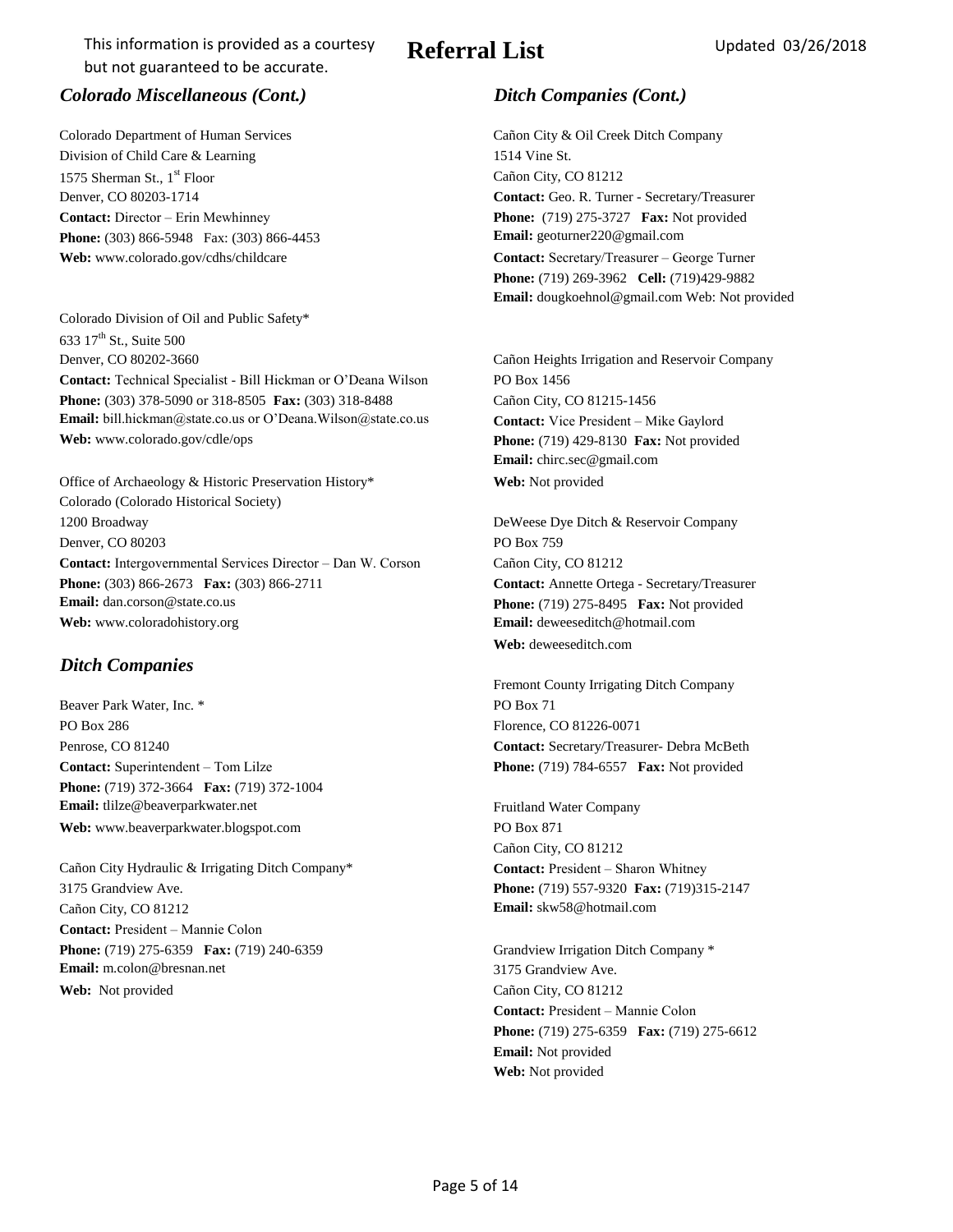Lincoln Park Crooked Ditch Co., Inc. Florence Fire Protection District PO Box 756 300 West Main St. Cañon City, CO 81215-0756 Florence, CO 81226 **Phone:** (719)431-1355 **Fax:** Not provided **Phone:** (719) 784-2350 **Fax: Email:** clarkpk@charter.net **Email:** florencefirerescue@yahoo.com Web: www.crookedditch.com **Web: Web: Web: Web: Web: Web:**  $\blacksquare$ 

Lincoln Park Pump Ditch Company Penrose Volunteer Fire Department \* PO Box 1033 PO Box 194 Cañon City, CO 81215-1033 Penrose, CO 81240 **Contact:** Secretary/Treasurer – Jerry McGhan **Contact:** Fire Chief – Calvin R. Sundermann **Email:** lincolnparkpumpditch@gmail.com **Email:** bulance1@msn.com **Web:** Not provided **Web:** Not provided

PO Box 454 PO Box 393 Florence, CO 81226 Salida, CO 81201-0393 **Web:** Not provided **Web:** www.southarkfire.com

Union Ditch Company (Minnequa Ditch Company) Southwestern Highway 115 F.P.D. PO Box 71 15580 Cala Rojo Dr. 15580 Cala Rojo Dr. Florence, CO 81226-0071 Colorado Springs, CO 80926 **Contact: Secretary/Treasurer- Debra McBeth <b>Contact: Chief – Hart Wright** Contact: Chief – Hart Wright **Phone:** (719) 784-6557 **Phone:** (719) 659-4891 **Fax:** (719) 538-6008 **Email:** Not provided **Email: Not provided Web:** Not provided **Web: Not provided**

Cañon City Fire Protection District Cañon City, CO 81215-0510 1475 N. 15th St. **Contact:** Mark Norris - Fire Chief Cañon City, CO 81212 **Phone:** (719) 371-0064 **Contact: Fire** Chief – David Delvecchio **Email:** Talxfire@gmail.com **Phone:** (719) 275-8666 **Fax:** (719) 275-1486 **Web: www.Tallahasseevfd.com Email:**ddelvecchio@canonfire.org **Web:** www.canonfire.org

Deer Mountain Fire Protection District PO BOX 510 6181 Cnty Rd. 28 Cañon City, CO 81215-0510 Cotopaxi, CO 81223 **Contact:** Michael Meyrick **Contact:** Treasurer - Sarah Killough **Phone:** (303)883-3665 **Phone:** (719) 371-4038 **Fax: Email:** mwmlawoffice@gmail.com **Email:** info.dmfpd@gmail.com **Website:** www.DMFPD.org

# Referral List Updated 03/26/2018

## *Ditch Companies (Cont.) Fire Districts (Cont.)*

**Contact:** Secretary/Treasurer – Kathryn Clarke **Contact:** District Fire Chief – Gene MacKinnon

**Phone:** (719) 276-0571 **Fax:** Not provided **Phone:** (719) 372-3001 **Fax:** (719) 372-3001

Rainbow Park Water Company South Arkansas Fire Protection District\* **Contact:** Nancy Lindsey **Contact:** President – James Scanga **Phone:** (719) 429-2318 **Fax: Phone:** (719) 539-2212 **Fax:** (719) 539-9086 **Email: Email:** doug.bess@cityofsalida.com

**Fire Districts** Tallahassee Fire Protection Association - Station 1 and 1 and 1 and 1 and 1 and 1 and 1 and 1 and 1 and 1 and 1 and 1 and 1 and 1 and 1 and 1 and 1 and 1 and 1 and 1 and 1 and 1 and 1 and 1 and 1 and 1 and PO BOX 510

Tallahassee Volunteer Fire Department - Station 2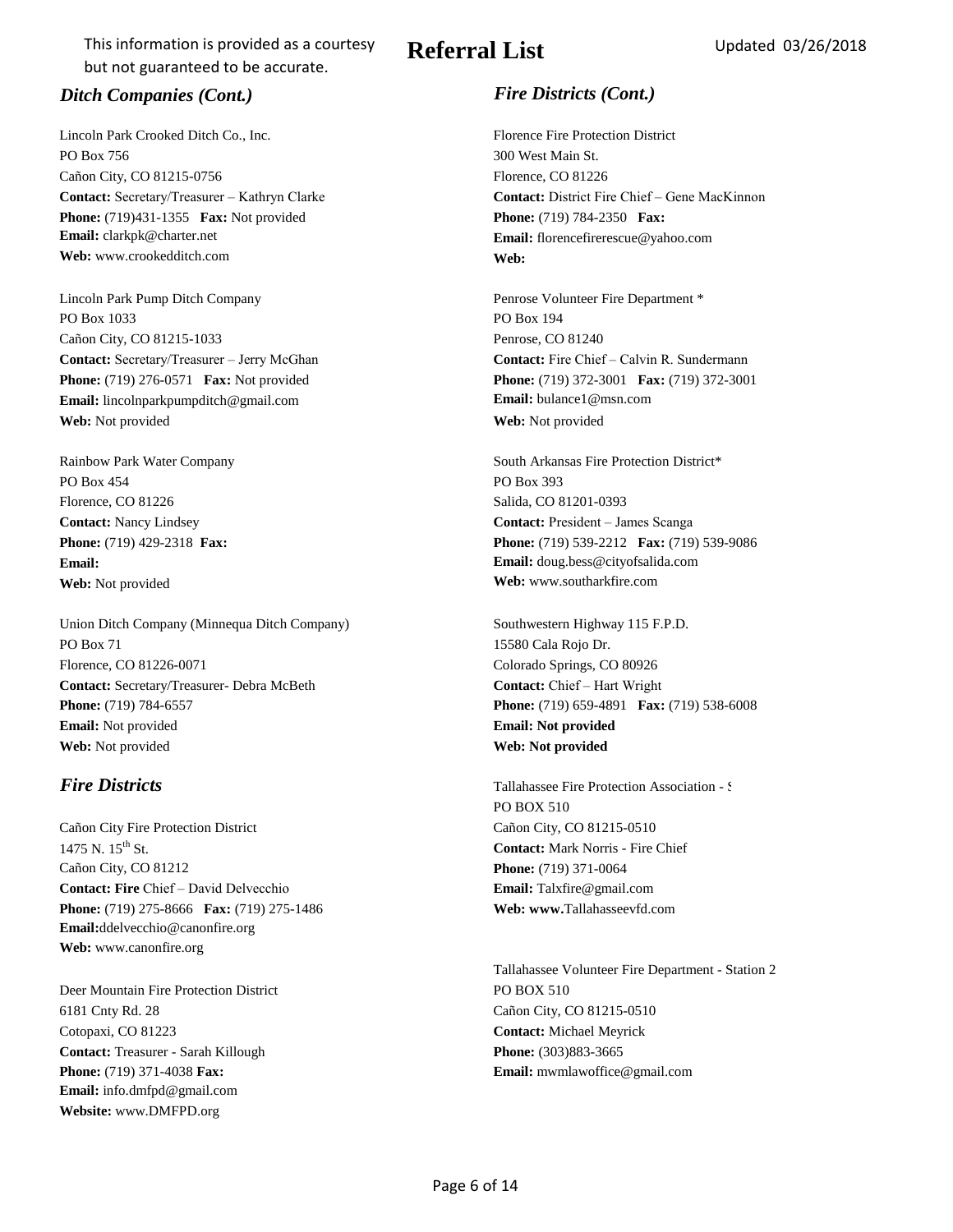Western Fremont Fire Protection District City of Cañon City PO Box 121 PO Box 1460 Coaldale, CO 81222 Cañon City, CO 81212 **Contact:** John Walker, Fire Chief **Contact:** Patrick Mulready - City Planner **Email:** westfremfpd@gmail.com **Email: Email: psmulready@canoncity.org Web:** Not provided **Web:** www.canoncity.org

Wet Mountain Fire Protection District City of Florence PO Box 324 600 West  $3^{\text{rd}}$  St. Westcliffe, CO 81252 Florence, CO 81226 **Phone:** (719) 783-9245 **Fax:** (719) 783-3025 **Phone:** (719) 371-5914 **Fax:** Not provided **Email:** adminwmfpd@centurytel.net **Email: Email:** wbroadhead@florencecolorado.org **Web:** Not provided **Web:** www.florencecolorado.org

# **Fremont County Government** Town of Brookside

Fremont County Commissioners\* Brookside, CO 81212 615 Macon Ave., Rm 105 **Contact:** Town Clerk – Renee Bolkema Cañon City, CO 81212 **Phone:** (719) 276-3436 **Fax:** (719) 276-3436 **Contact:** Executive Assistant – Denise Miller **Email:** townhallbrookside@bresnan.net **Phone:** (719) 276-7300 **Fax:** (719) 276-7304 **Web:** www.colorado.gov/townofbrookside **Email:** denise.miller@fremontco.com **Web:** www.fremontco.com Town of Coal Creek

Fremont County Office of Emergency Management Coal Creek, CO 81221 615 Macon Ave., Rm LL4.5 **Contact:** Town Clerk - Diana Taylor Cañon City, CO 81212 **Phone-** 719-784-6150 **Fax:** (719) 349-4035 **Contact:** Director – Steve Morrisey **Email:** townofcoalcreek@bresnan.net **Phone:** (719) 276-7422 **Fax:** (719) 276-7421 **Web:** www.coalcreek.com **Email:** steve.morrisey@fremontco.com **Web**: www.fremontco.com

Fremont County Department of Transportation Town Town of Rockvale 1170 Red Canyon Rd PO Box 91 Cañon City, CO 81212 Rockvale, CO 81244 **Contact:** Office Manager – Annette Ortega **Contact:** Oney D. Barnes - Mayor **Phone:** (719) 275-7430 **Fax:** (719) 275-2120 **Phone:** (719) 784-4125 **Fax:** (719) 784-2326 **Email:** annette.ortega@fremontco.com **Email:** rockvale@bresnan.net Web: www.fremontco.com **Web:** Web: Not provided

Fremont County Sheriff's Office Town of Williamsburg 100 Justice Center Rd. 200 1 John St. 200 1 John St. Cañon City, CO 81212 Williamsburg, CO 81226 **Contact: Commander Contact: Town Clerk – Lucinda Ricotta Email: j Email: Email: clerkwilliamsburg@bresnan.net Web:** www.fremontco.com **Web:** 

# Referral List Updated 03/26/2018

# *Fire Districts (Cont.) Local Municipalities*

**Phone:** (719) 942-3687 **Fax:** Not provided **Phone:** (719) 276-9011 **Fax:** (719) 269-9017

**Contact:** Teri Munson - District Clerk **Contact:** Planning Director – Wade Braodhead

1720 Brookside Ave.

PO Box 36

**Phone:** (719) 276-5555 **Fax:** (719) 276-5593 **Phone:** (719) 784-4511 **Fax:** (719) 784-4064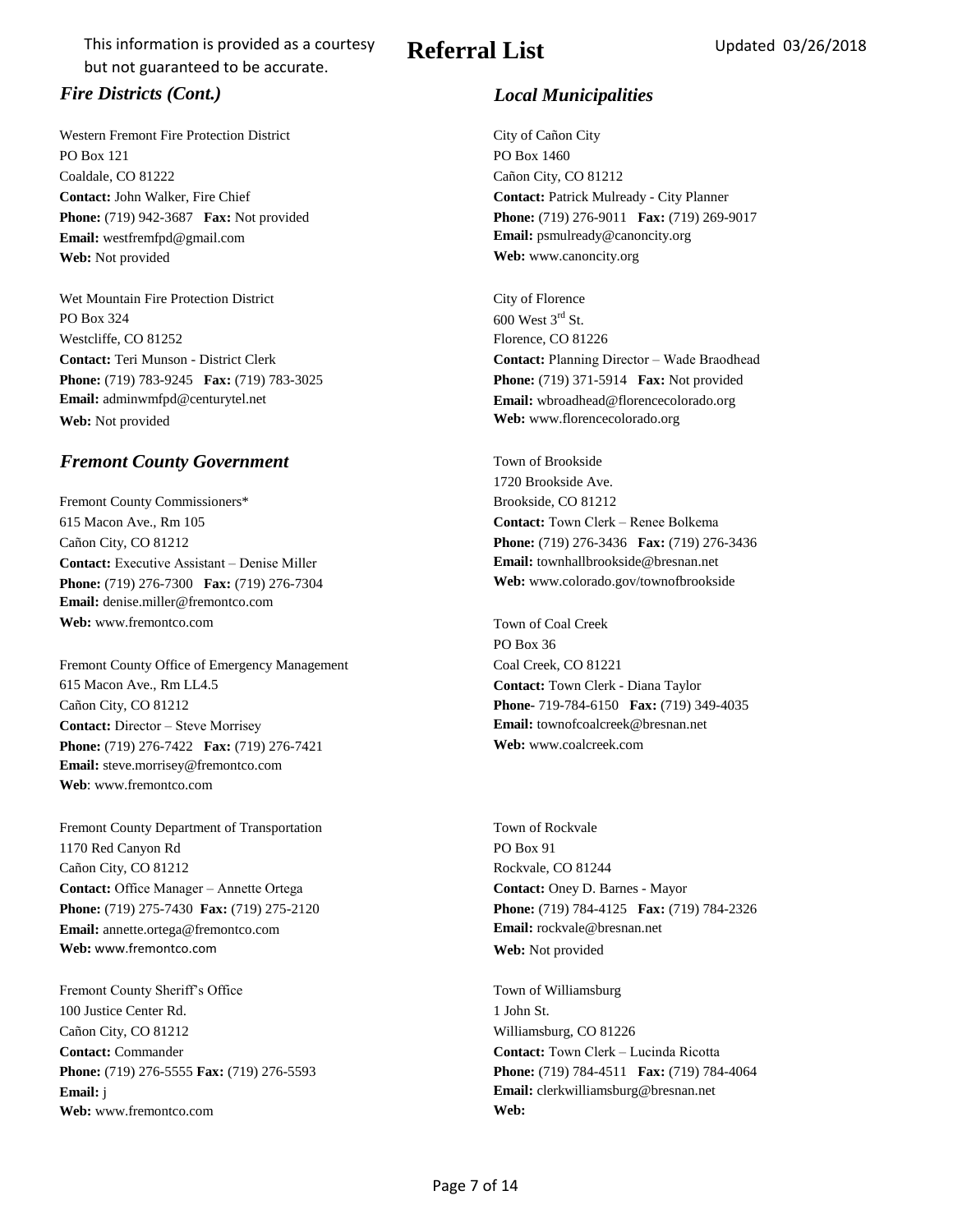Cañon City Area Recreation & Park District Fremont/Custer Historical Society\* 575 Ash 619 Mystic Ave. Cañon City, CO 81212 Cañon City, CO 81212 **Contact:** Executive Director – James Hoar **Contact:** Board Member – Randy Brady **Phone:** (719) 275-1578 **Fax:** (719) 275-0960 **Phone:** (719) 423-9745 **Fax:** (719) 275-3411 **Email:** jhoar@ccrec.org **Email:** randy.brady@coldwellbanker.com **Web:** www.ccrec.org **Web:** Not provided

Cañon City Chamber of Commerce \* Fremont Economic Development Corporation 403 Royal Gorge Blvd. 402 Valley Rd. Cañon City, CO 81212 Cañon City, CO 81212 **Contact:** Kristina Webb - Director **Contact:** Robert Brown - Executive Director **Phone:** (719) 275-2331 **Fax:** 719-275-2332 **Phone:** (719) 275-8601 **Fax:** n/a **Email:** director@canoncity.com **Email:** brown@fede.co **Web:** www.canoncity.com **Web:** www.fedc.co

Cañon City Area Metropolitan Recreation & Park District 575 Ash The Nature Conservancy Cañon City, CO 81212 2424 Spruce St. **Contact:** Executive Director – James Hoar Boulder, CO 80302 **Phone:** (719) 275-1578 **Fax:** (719) 275-0960 **Contact:** jackson Miller - Program Manager **Email:** jhoar@ccrec.org **Phone:** 303-957-9156 **Fax: Web:** www.ccrec.org **Email: iackson.moller@tnc.org Email: Email: iackson.moller@tnc.org** 

Cañon City Police Department 161 Justice Center Rd. Penrose Park & Recreation District \* Cañon City, CO 81212 401 Park Place **Contact:** Chief of Police – Paul Schultz Penrose, CO 81240 **Phone:** (719) 276-5611 **Fax:** (719) 276-5607 **Contact:** President - Tina Heffner **Email:** Not provided **Phone:** (719)429- **Fax:** 

E-911 Authority Board 618 Peach Tree Pl. **Rock & Rail, LL \*** Loveland, CO 80538 PO Box 1026 **Contact:** Board President – Randy Lesher Cañon City, CO 81215-1026 **Phone:** 970-290-7120 **Fax:** Not provided **Contact: President – Franklin Lloyd Web:** Not provided **Email:** flloyd@rockandrail.com

# Referral List Updated 03/26/2018

## *Miscellaneous Miscellaneous (Cont.)*

**Web:** www.nature.org/colorado

Penrose Chamber of Commerce 210 Broadway St, Suite 100 Penrose, CO 81240 **Contact:** Stephanie Luck - President **Phone:** (719) 372-3994 **Fax:** (719) 372-3994 **Email:** penrosechamber@gmail.com **Web:** www.penrosechamber.com

**Web:** www.canoncity.com **Email:** penroseparkandrec@gmail.com **Web:** www.penroseparkandrec.org

**Email:** rdlesher@comcast.net **Phone:** (719) 276-2042 **Fax:** (719) 275-2227 **Web:** Not provided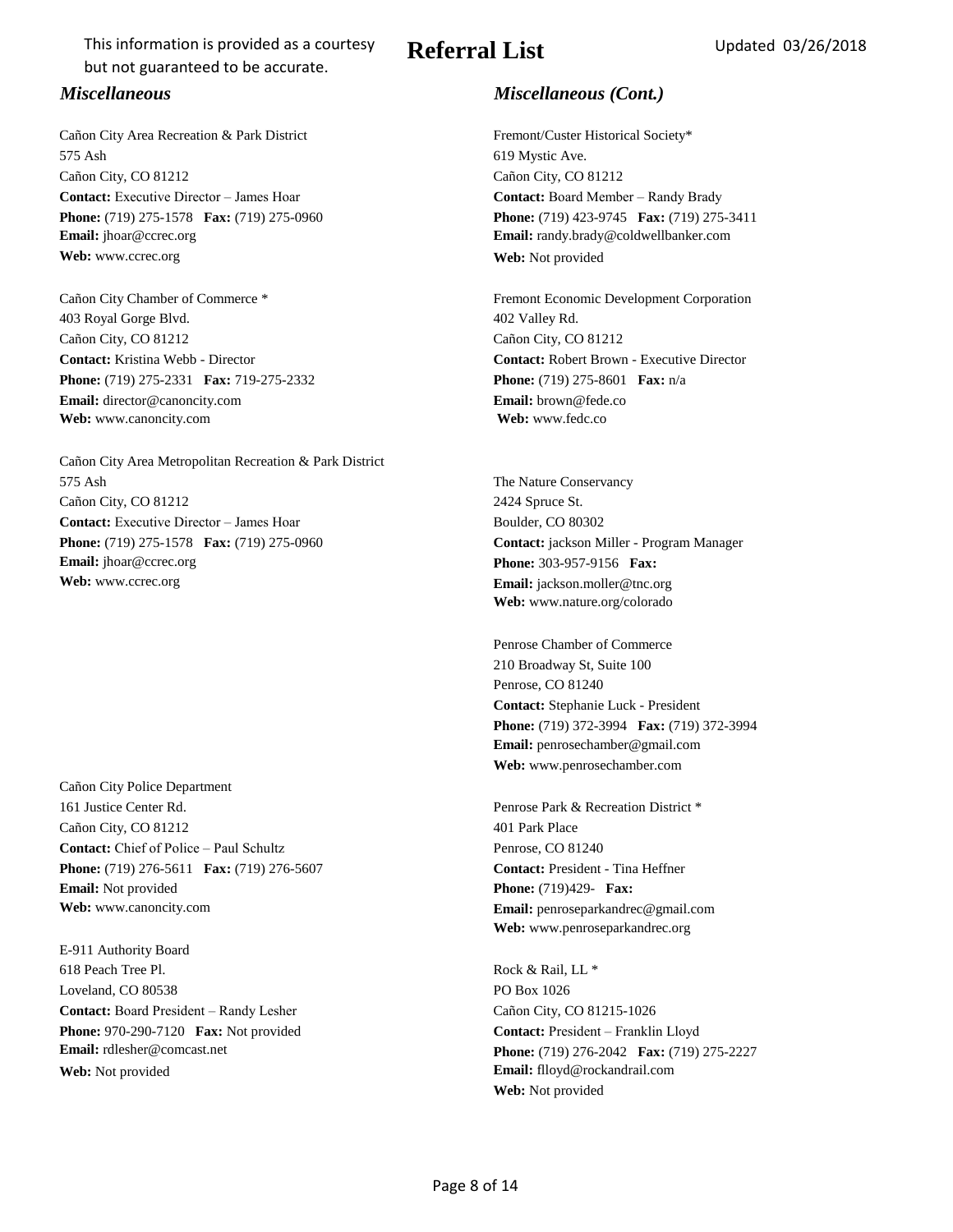Rocky Mountain Steel Mills \* Chaffee County Development Services PO Box 316 PO Box 699 Pueblo, CO 81002 Salida, CO 81201 **Contact:** Maintenance Manager – Pete Tandberg **Contact:** Dan Swallow - Director **Phone:** (719) 561-6334 **Fax:** (719) 561-6095 **Phone:** (719) 530-5567 **Fax:** (719) 530-9208

Royal Gorge Route Railroad 330 Royal Gorge Blvd. **Contact:** Accounting Manager – Glenn Hayes 30 S. Nevada Ave., #105 **Phone:** (719) 276-4045 **Fax:** (719)269-8907 Colorado Springs, CO 80903 **Email:** glennh@royalgorgeroute.com **Contact: Sue Matz - Sr. Planning Technician** 

Union Pacific Railroad **Web:** www.Coloradosprings.gov 1400 Douglas St. Mail Stop 1690 Omaha, NB 68179 Custer County Planning & Zoning Office **Contact:** Jason Mashek - Senior Analyst/Property Management PO Box 203 **Phone:** 402-544-8619 **Fax:** (402)501-0340 Westcliffe, CO 81252 **Email:** jemashek@up.com **Contact:** Director – Jackie Hobby **Web:** www.up.com **Phone:** (719) 783- 2669 **Fax:** 

Upper Arkansas Area Council of Governments **Web:** www.custercountygov.com 3224 A Independence Cañon City, CO 81215-0510 El Paso County Development Services Department **Contact:** Autumn Dever - Regional Housing Director 2880 International Circle, Suite 110 **Phone:** (719) 275-9566 **Fax:** (719) 275-2907 Colorado Springs, CO 80903 **Email:** autumn.dever@uaacog.com **Contact:** Administrative Assistants **Web:** www.uaacog.com **Phone:** (719) 520-6944 **Fax:** (719) 520-7986

Upper Arkansas Water Conservancy District **Web:** www.adm.elpasoco.com PO Box 1090 Salida, CO 81201 Park County Planning & Zoning **Contact: General Manager – Ralph Scanga PO Box 1598 Phone:** (719) 539-5425 **Fax:** (719) 539-7579 Fairplay, CO 80440 **Email:** manager@uawcd.com **Contact:** Planner - John Deagan **Web:** www.uawcd.com **Phone:**  $(719) 836-4254$  **Fax:** 

### **Other Counties & Municipalities Web**: www.parkco.us

PO Box 699 229 West 12<sup>th</sup> St. Salida, CO 81201 Pueblo, CO 81006-2810 **Contact** :Deputy Building Official - Pat Green **Contact:** Director- Joan Armstrong **Phone:** (719)530-5570 **Fax:** (719) 530-9208 **Phone:** (719) 583-6105 **Fax:** (719) 583-6376 **Email:** pgreen@chaffeecounty.org **Email:** armstrong@pueblocounty.us **Web:** www.chaffeecounty.org **Web:** www.county.pueblo.org

# **Referral List** Updated 03/26/2018

# *Miscellaneous (Cont.) Other Counties & Municipalities (Cont.)*

**Email:** dswallow@chaffeecounty.org **Web:** www.chaffeecounty.org

Cañon City, CO 81212 City of Colorado Springs, Planning & Community Development **Web:** www.RoyalGorgeRoute.com **Phone:** (719) 385-5905 **Fax:** (719) 385-5167 **Email:** Planningdev@Springsgov.com

**Email:** Jackie@custercountygov.com

**Email:** elizabethhook@elpasoco.com

**Email:** jdeagan@parkco.us

Chaffee County Building Department Pueblo County Planning & Development Department\*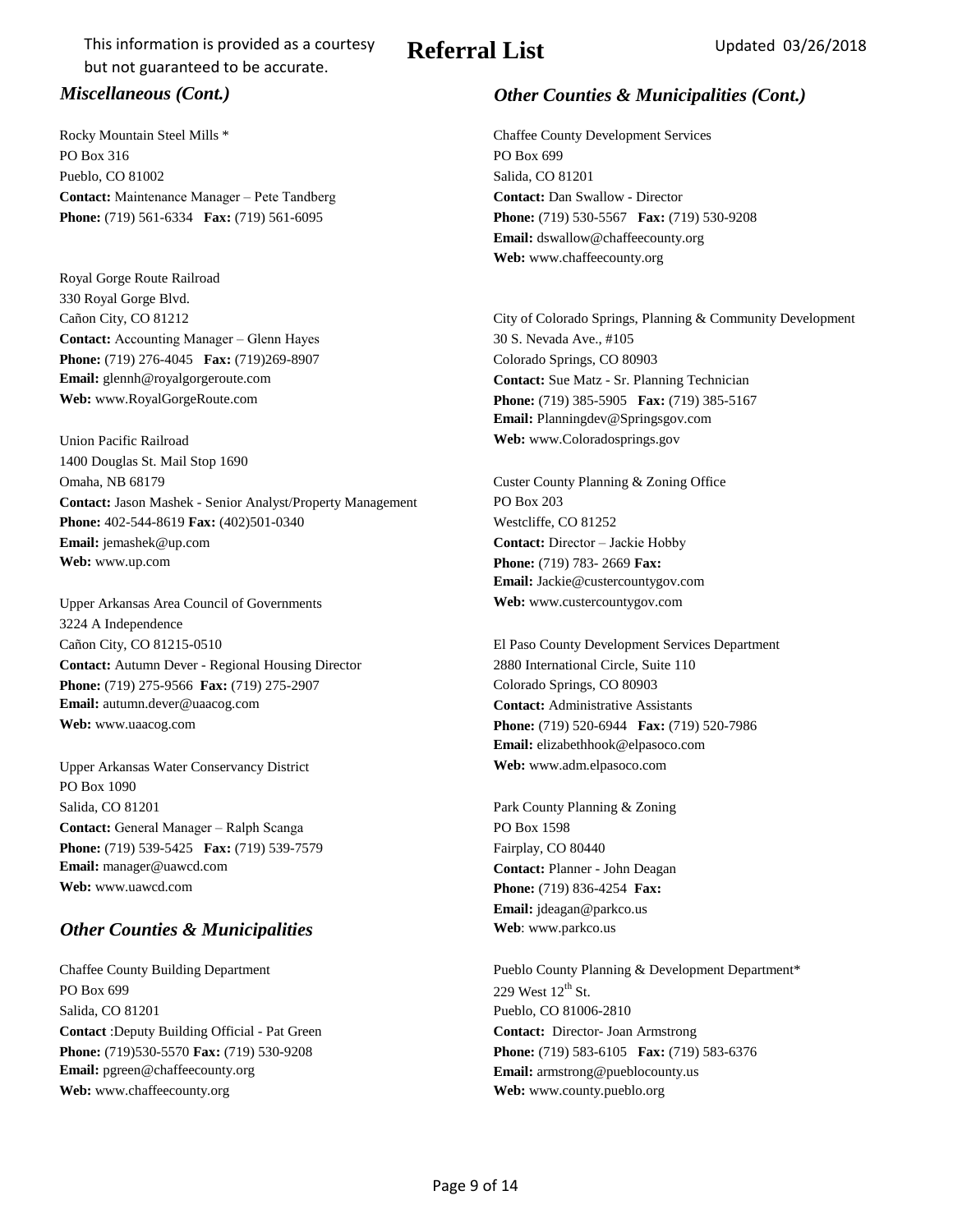# Referral List Updated 03/26/2018

## *Other Counties & Municipalities (Cont.) Public Utilities (Contl.)*

Teller County – Community Development Services Colorado Interstate Gas Company \* PO Box 1886 800 Research Drive Ste 100 2 N. Nevada Ave. Woodland Park, CO 80866 Colorado Springs, CO 80903 **Contact:** Planner- Dan Williams **Contact:** Clara Lucero - Land Agent **Phone:** (719) 686-5414 **Fax:** (719) 687-5256 **Phone:** (719) 520-4816 **Fax: Email:** williamsd@co.teller.co.us **Email:** Clara-Lucero@kindermorgan.con **Web:** www.co.teller.co.us **Web:** www.kindermorgan.com

Atmos Energy Corporation\* Penrose, CO 81240 120 S. 6th St. **Contact**: Pat Meirhaeghe - Secretary Cañon City, CO 81212 **Phone:** (719)372-3330 **Fax:** Not provided **Contact:** Project Specialist – Mark Cristelli **Email:** bvrcrkma@gmail.com **Phone:** (719) 429-3055 **Fax:** (719) 275-5044 **Web:** Not provided **Email:** Mark.Cristelli@Atmosenergy.com

Black Hills Energy Denver, CO 80223 Cañon City, CO 81212 **Phone:** (303) 571-3135 **Fax:** (303) 571-3826 **Contact:** Operations Manager – Larry Grammon **Email:** rick.grady@xcelenergy.com **Phone:** (719) 546-5862 **Fax:** (719) 546-5879 **Web:** www.xcelenergy.com **Email:** larry.grammon@blackhillscorp.com **Web:** Not provided Fremont Sanitation District

Charter Communications Cañon City, CO 81212 402 Main St. **Contact:** District Engineer – Brian Rupp Cañon City, CO 81212 **Phone:** (719) 269-9050 **Fax:** (719) 276-7001 **Contact:** Construction Manager/Coordinator – Dean Garcia, Sr. **Email:** brupp@fsd.co **Phone:** (719) 371-6139 **Fax:** Not provided **Web:** www.fsd.co **Email:** dean.garcia@charter.com **Web:** Not provided **Intermountain Rural Electric Association** 

CenturyLink\* Sedalia, CO 80135 Pueblo, CO 81007 **Phone:** 720-733-5493 **Fax: Contact:** Engineer II**:** Tony Hasenack **Email:** bkaufman@irea.coop **Phone:** (719) 647-5238 **Fax:** Not provided **Web:** Not provided **Email:** Anthony.Hasenack@centurylink.com **Web**: www.centurylink.com Sangre De Cristo Electric

**Public Utilities** Penrose Sanitation District \* PO Box 57

**Web:** www.atmosenergy.com Public Service Company of Colorado d.b.a. Xcel Energy\* 1123 West  $3<sup>rd</sup>$  Ave. 3110 Utility Ln. **Contact:** Supervisor, Right of Way & Permits – Rick Grady

107 Berry Parkway

5496 N. US HWY 85 141 E. Enterprise Dr. **Contact:** Lands and Rights-of-way Director- Brooks Kaufman

> PO Box 2013 Buena Vista, CO 81211 **Contact:** Chief Operations Officer - Pat Bernhardt **Phone:** (719) 395-4102 **Fax:** (719) 395-5705 **Email:** bernhardt@myelectric.coop **Web:** www.myelectric.coop

Page 10 of 14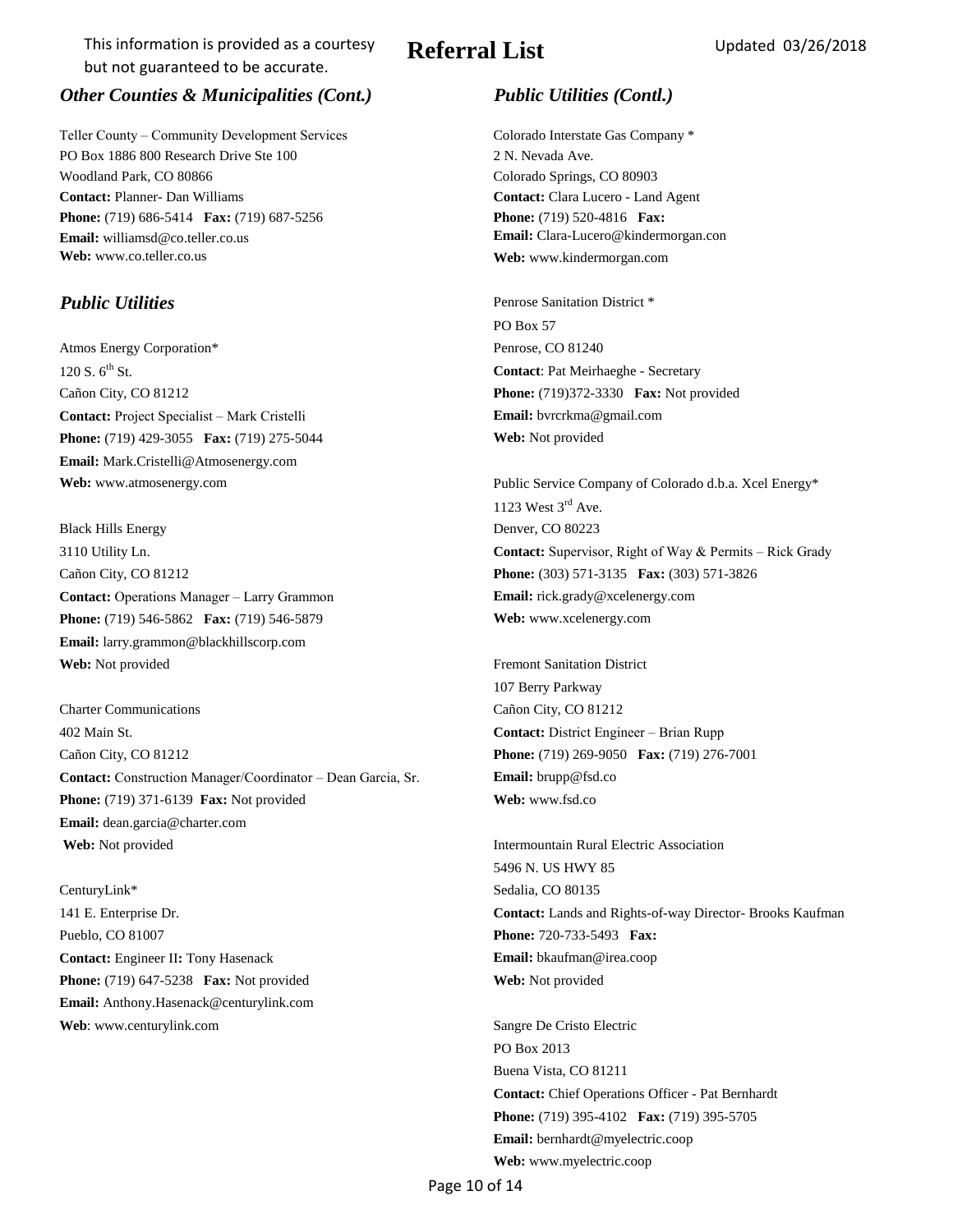Cañon City Schools FEMA - Mitigation Division 101 N. 14<sup>th</sup> St. Denver Federal Center, Bld 710A Cañon City, CO 81212 Denver, CO 81225-0267 **Contact:** Director of Business Services – Buddy Lambrecht **Contact:** Natural Hazard Program Specialist – Matt Buddie **Phone:**  $(719)$  276-5700 **Fax:**  $(719)$  276-5739 **Phone:**  $(303)$  235-4730 **Fax: Email:** lambreb@canoncityschools.org **Email:** matthew.buddie@fema.dha.gov **Web:** www.canoncityschools.org **Web:** www.fema.gov

403 W. 5th St. 1626 Ellis St., Suite 200 Florence, CO 81226 Fort Carson, CO 80913-4362 **Email:** rroberts@re-2.org **Phone:** 719-524-1005/719-526-1852 **Fax: Phone:** 719-524-1005/719-526-1852 **Fax:** 

Fremont RE-3 School District Cotopaxi Consolidated Schools Environmental Protection Agency \* PO Box 385 999 18th St., Suite 300 Cotopaxi, CO 81223 Denver, CO 80202-2466 **Contact:** Superintendent – Randy Bohlander **ContactF**– Wes Wilson **Phone:** (719) 942-4131 **Fax:** (719) 942-4134 **Phone:** (303) 312-6562 **Fax:** (303) 312-6897 **Email:** rbohlander@cotopaxire3.org **Email:** Not Provided **Web:** www.cotopaxi.org **Web:** Not provided

### **United States Government** Federal Communication Commission\*

Bureau of Land Management - Royal Gorge Field Office Washington, DC 20554 3028 E. Main St. **Contact:** Not available Cañon City, CO 81212 **Phone:** (888) 225-5322 **Fax:** (866) 418-0232 **Contact:** Land and Realty Staff - Realty Specialist **Email:** fccinfo@fcc.gov **Phone:** (719) 269-8500 **Fax:** (719) 269-8599 **Web:** www.fcc.gov **Email:** gvallada@blm.gov or vvogan@blm.gov **Web:** Fremont Conservation District

Bureau of Land Management \* Cañon City, CO 81212 307 W. Sackett Ave. **Contact:** Debbie Mitchell - District Manager **Contact:** River Manager – John Nahomenuk **Email:** info@fremontcd.org **Phone:** (719) 539-7289 **Fax:** (719) 539-3771 **Web:** www.fremontcd.org **Email:** jnahomen@blm.gov **Web:** www.co.blm.gov

### *School Districts United States Government (Cont.)*

Fremont RE-2 School District The Army, DPW Environmental Division\* **Contact:** Superintendent – Rhonda Roberts **Contact:** Tami Gale - Garrison Community Liason 1st contact **Phone:** (719) 784-6312 **Fax:** (719) 784-4140 Wayne Thomas - Chief NEPA & Cultural Management Branch **Web:** www.re-2.org **Email:** tami.r.gale.civ@mail.mil george.w.thomas16.civ@mail.mil **Web:** http://www.carson.army.mil/DPW/nepa.html

445  $12^{th}$  St., SW

248 Dozier Ave Salida, CO 81201 **Phone:** (719) 275-4465 ext 3417 **Fax:** Not provided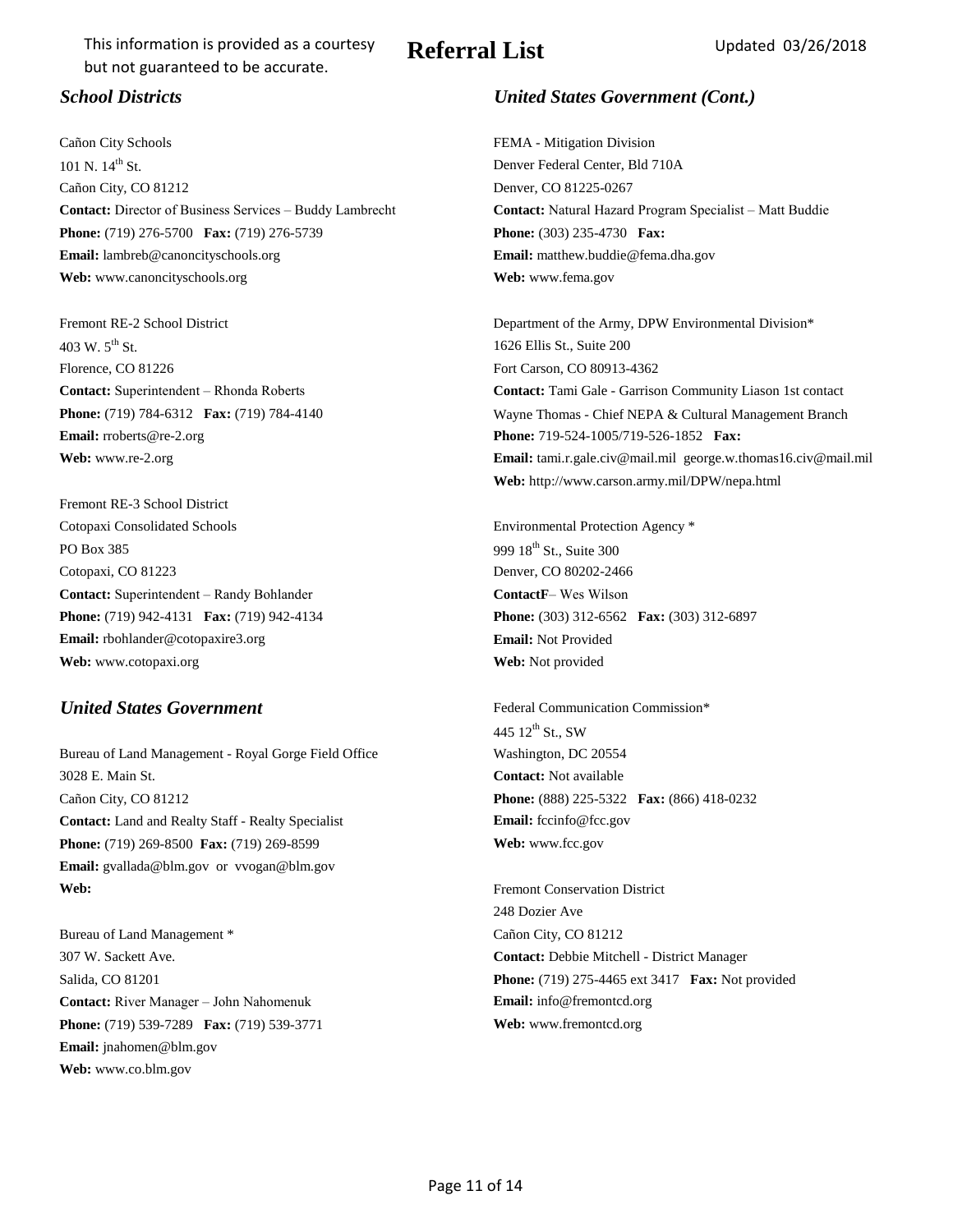U.S. Army Corps of Engineers \* Western Area Power Administration 200 S. Santa Fe Ave., Suite 301 and Socky Mountain Region Pueblo, CO 81003 5555 E. Crossroads Blvd. / PO Box 3700 **Contact:** Chief, So. Co. Regulatory Office – Van A. Truan Loveland, CO 80539-3003 **Phone:** (719) 543-6915 **Fax:** (719) 543-9475 **Contact:** Joel Ford **Email:** van.a.truan@usace.army.mil **Phone:** (970)461-7265 **Fax:** (970) 461-7579 **Web:** www.spa.usace.army.mil/reg/ **Email:** ford@wapa.gov

DOL MSHA Metal & Nonmetal Mine Safety & Health \* *United States Postal Services* PO Box 25367 DFC Denver, CO 80225-0367 US Postal Service Contact: Supervisory Management & Program Analyst - 1501 Main St. Samsara Sorrels Cañon City, CO 81212 **Phone:** (303) 231-5465 **Fax:** (303) 231-5468 **Contact:** Postmaster – Julie Shafer **Email:** Laughenberg.Richard@dol.gov **Phone:** (719) 275-6877 **Fax: (**719) 275-0541 **Web:** www.MSHA.gov **Email:** julie.d.shaffer@usps.gov

San Carlos Ranger District\* 3028 East Main St. US Postal Service Cañon City, CO 81212 PO Box 9998 201 Coal Creek Dr. **Contact: Recreation, Lands & Minerals Staff – Carl Bauer Coal Creek, CO 81221 Phone:** (719) 269-8702 **Cell:** (719) 429-3137 **Fax:** (719) 269-8719 **Contact:** Postmaster – Michelle Robertson **Email:** crbauer@fs.fed.us **Phone:**  $(719)$  784-4336 **Fax:** Not provided **Web:** Not provided **Email:** Michelle.A.Robertson@usps.gov

US Department of Transportation \* PO Box 9998 Federal Aviation Administration Coaldale, CO 81222 800 Independence Ave., SW **Contact:** Officer-in-charge – Jonna York **Contact:** Not provided **Email:** annalee.l.crum@usps.gov **Phone:** (866) 835-5322 **Fax:** Not provided **Web:** www.usps.gov **Email:** Not provided Web: Not provided US Postal Service

US Geological Survey\* Cotopaxi, CO 81223-9998 **Phone:** (303) 236-5900 **Email:** rita.s.wilson@usps.gov **Web:** www.geography.usgs.gov **Web:** www.usps.gov

### *United States Government (Cont.) United States Government (Cont.)*

**Web:** www.wapa.gov

**Web:** www.usps.com

US Postal Service Washington, DC 20591 **Phone:** (719) 942-4275 **Fax:** (719) 942-4275

123 CR 12 Box 25046 Denver Federal Center **Contact:** Postmaster – Rita Wilson Denver, CO 80225 **Phone:** (719) 942-4100 **Fax:** (719) 942-4065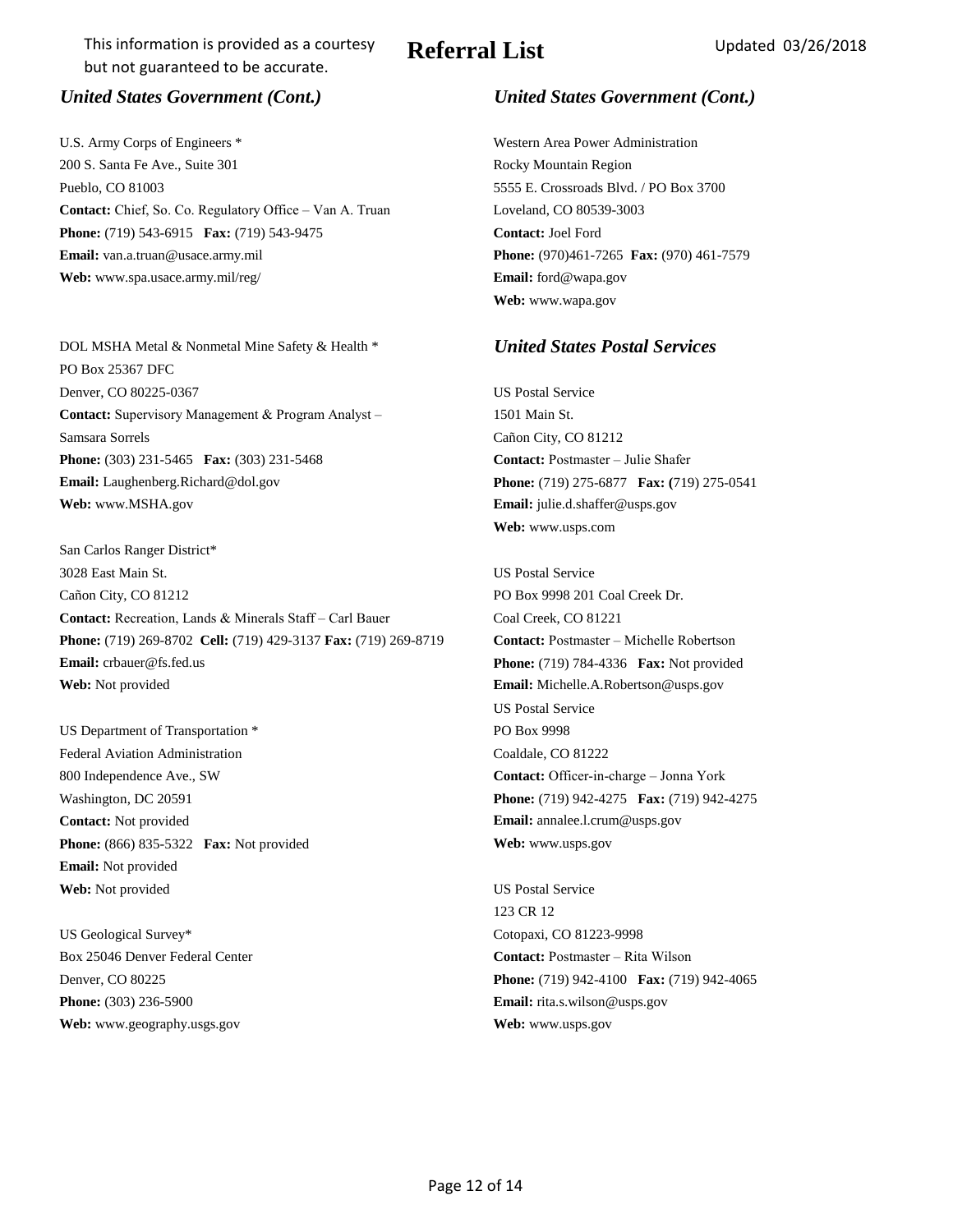## *United States Postal Services (Cont.) Water Districts*

US Postal Service\* Brookside Water District 121 N. Pikes Peak Ave. 1720 Brookside Ave. Florence, CO 81226 Brookside, CO 81212 **Contact:** Postmaster – Mary Nachreiner **Contact:** Town Clerk – Renee Bolkema **Email:** Mary.C.Nachreiner@usps.gov **Email:** townhallbrookside@bresnan.net **Web:** www.usps.gov **Web:** www.colorado.gov/townofbrookside

US Postal Service City of Cañon City Water Department PO Box 2 103 Tunnel Dr. Hillside, CO 81232 Cañon City, Colorado 81212 **Phone:** (719) 783-0800 **Fax:** 719-783-0800 **Phone:** (719) 269-9019 **Fax: (**719) 269-9769 **Email:** clseegers@gmail.com **Email:** bwhartzman@canoncity.org **Web:** www.usps.gov **Web:** www.canoncity.org

US Postal Service City of Cañon City Water Department 9232 US Hwy 50 PO Box 1460 Howard, CO 81233 Cañon City, CO 81212 **Email: Email:** ajbosco@canoncity.org **Web:** www.usps.gov **Web:** www.canoncity.org

US Postal Service **Web:** Not provided 15 Werner Rd. P.O. Box 9998 Penrose, CO 81240 Florence Water District \* **Contact:** Postmaster – Susan Luck 600 West 3rd St. **Phone:** (719) 372-6333 **Fax:** (719) 372-6587 Florence, CO 81226 **Email:** susan.d.luck@usps.gov **Contact:** Planning Office – Don Moore

US Postal Service\* **Web:** www.florenceco.govoffice2.com PO Box 9998 Rockvale, CO 81244 Orchard Park Water Association **Contact: Postmaster – Carlos N. Latimer 1118 Indiana Ave.** 1118 Indiana Ave. **Phone:** (719) 784-4250 **Fax:** (719) 784-1260 Cañon City, CO 81212 **Web:** www.usps.gov **Phone:** (719) 275-6928 **Fax:** N/A

US Postal Service 310 D. Street Salida, CO 81201 **Contact:** Postmaster – Stacey Phillips **Phone:** (719) 539-3655 **Fax:** (719) 530-0763 **Email:** stacey.i.phillips@usps.gov

**Phone:** (719) 784-3818 **Fax:** Not provided **Phone:** (719) 276-3436 **Fax:** (719) 276-3436

**Contact:** Manager - Barbra Koch Contact : Bob Hartzman, Water Superintendent

**Contact: Postmaster – Lorria McKnight <b>Contact: Vater Distribution Supervisor – Anthony Bosco Phone:** (719) 942-3465 **Fax:** (719) 942-3465 **Phone:** (719) 269-9022 **Fax:** (719) 269-9034

**Web:** www.usps.com **Phone:** (719) 784-4848 **Fax:** (719) 784-0228 **Email:** dmoore@florencecolorado.org

**Email:** Not provided **Contact:** Office in Responsible Charge – Gene Long **Email:** gene.long.62@yahoo.com